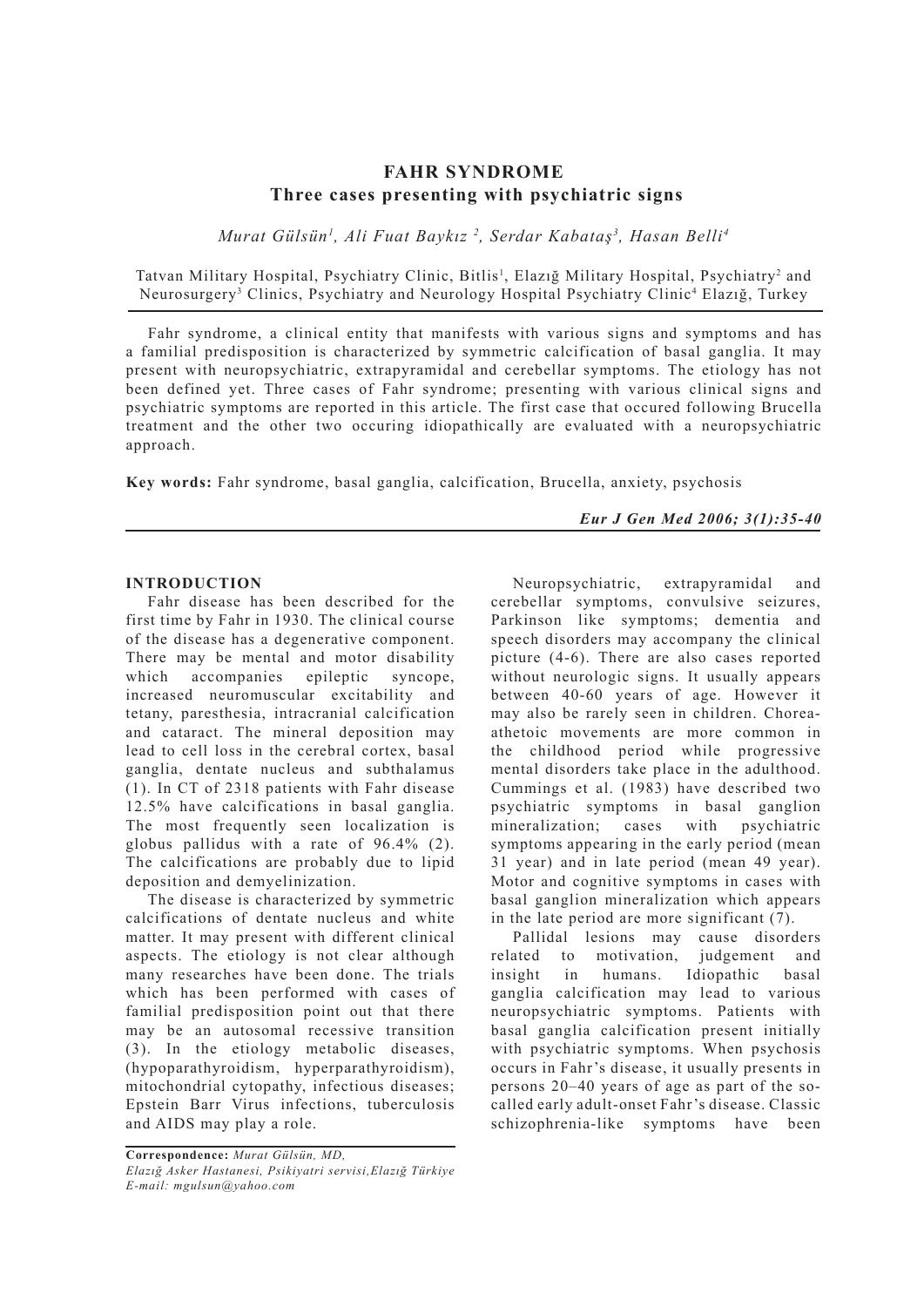

**Figure 1A-B. Cranial CT of first patient**

described, including auditory hallucinations, paranoid delusions, delusions of reference, and catatonia. Psychotic symptoms that are not typically associated with schizophrenia have also been described, including musical auditory hallucinations and complex visual hallucinations (8).

Neurologic symptoms in older cases are more distinctive than early period cases. The localization of the calcifications is not always consistent with the neurologic signs. In diagnosis, CT is found to be more functional than MRI. In this article three cases of Fahr syndrome; one after Brucella treatment and the other two occuring idiopathically presented with different clinical signs and psychiatric symptoms were evaluated with a neuropsychiatric approach.

#### **CASE I**

She is a 14 year-old girl who was born via vaginal route to a healthy mother and father as a fifth child. She was graduated from a primary school and was diagnosed with Brucella two years ago and received Streptomycine for one month and in her second month of therapy, because of periodic tetany of her fingers starting as seizures she was given high dose analgesics, but there was no acceptable relief in her complaints. She has entered into a period characterized by perturbation, uneasiness, irritability, expectation anxiety, choking sensation while breathing, and discomposure and tension type headaches. The contractions appear to be more frequent when her anxiety increases and decrease when her anxiety level is lower. With these complaints the family admitted to a pediatrician. As the tetany increased with the increased anxiety, she was referred to a psychiatric outpatient clinic with a prediagnosis of conversive reaction.

At the initial admission the case was not



**Figure 2 A-B. Cranial CT and MRI of second patient**

in a significant tetanic condition, but during her physical examination she started to breath deeply and in a few minutes she had tetany in her fingers of her both hands. It was thought that the clinical picture was due to alcholosis developing because of the hyperapnea; so slow and rythmic breathing and relaxation exercises were tried in order to get  $CO<sub>2</sub>/O<sub>2</sub>$ balance. In that period the tetany was partially controlled. The neurologic examination was evaluated as normal.

Laboratory findings; free T3, T4, TSH, brain MRI, whole blood count, sedimentation, routine biochemical tests were within normal limits. Serum calcium result was 7,1 mg/dl (normal: 8.8-10.2), Serum intact PTH value was : 60 pg/ml. EEG findings were within normal limits.

Radiological findings: in Figure 1A-B; Cranial CT demonstrates that there are millimetric and almost symmetric calcifications in both frontal lobes at the level of basal ganglia in the axial sections through the basal ganglia and lateral ventricules.

Mental State Examination; The case; who appeared to be the same as her chronologic age was socially limited and her mood was agitated and anxious, she had a good self care and normal speech pattern and her interest to her environment was evaluated to be normal. The periodic tetany which augmented with the increased anxiety was seen in fingers of her both hands. Her sleep and appetite was diminished, her miction and defecation routine was normal. Her memory, perception, orientation and attention were within normal limits. Quantitative and qualitative judgement was normal. Her emotional state was distorted as anxietic, her thought content was focused on the preoccupation of her illness, and her conduct was anxietic and disturbed. Pscyhometric Evaluation: She got a score of 30 in Hamilton Anxiety Rating Scale (9).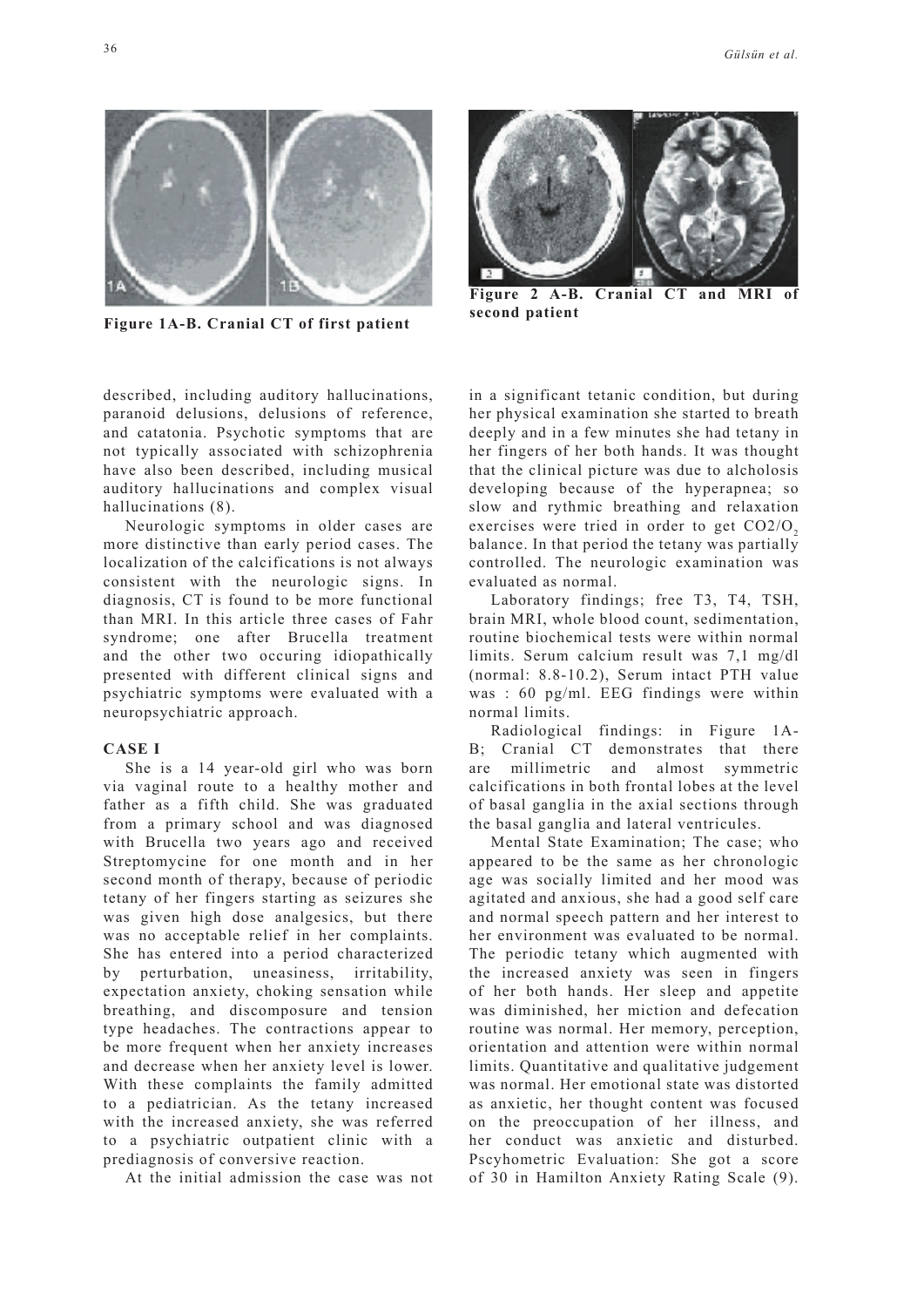In Psychiatric Evaluation according to DSM IV anxiety disorder due to general medical condition was diagnosed (10).

In the treatment Fluoxetin 20mg/day and Vitamine C (Ascorbic asit) 1000mg, Calcium carbonate 625 mg, Vitamine  $D_3$ (Cholecalsiferol) 300 IU, Vitamine B6 (Pyridoxine) 15mg combined preparation was started. In her 14<sup>th</sup> day of treatment a decrease in the frequency of her tetanic spasm was observed. In 20<sup>th</sup> day there was an increase in her tetany and the serum calcium levels decreased to 6.2. Therefore according to the consultation with the pediatric clinic; combined calcium and vitamine complex preparation was stopped and calcitriol 0, 25 mcg every other day was added. The case is using Fluoksetin 20 mg/day and 0, 25 mcg calcitriol for one month and her calcium level is 9.9 mg/dl. At the end of her first month she regressed to 10 points in Hamilton Anxiety Rating Scale. There is a significant improvement in her general medical condition.

## **CASE II**

He is a 27 year old, married, government official, who is working for 6 years. While he had no need to seek psychiatric help before, he had admitted to our clinic for he had lost his joy of living and have complaints such as insomnia, loss of appetite, feeling himself in a gap, weakness, loss of energy, loss of enthusiasm in his work, feeling of failure, feeling as if something is being taken out of his chest and sometimes hearing murmury sounds for the last 2 months. He was thinking of suicide especially for the problems he was challenged in his work place. He was married six months ago and he had troubles in establishment of harmony. He had no significant ilness in his family and personal history. He was hospitalized and followed up in the psychiatric clinic because of his suicide risk. In his hospitalization period neurosurgical and internal medicine consultations were performed.

In mental state examination; he was standing, looked the same as his age, his self care and his interest to his environment was diminished, his mood was calm, mimics and gestures were appropriate with his mood , his socialibility was eligible for a relationship, introverted and his sleep and appetite level was decreased. He was concious, his attention was decreased, his memory was hypoamnesic, his perception was distorted because he had hearing type hallucinations and his orientation was limited to his illness. His intelligence and judgement was adequate. His rate of flow of the thoughts was slow, but arrives to a target, in his thought content he had pessimistic ideas about his future. His affect was increased as distressed and distorted as anxiety. In his behaviour there was a pscyhomotor retardation, social withdrawal and the feeling of failure. In his neurologic examination there was no abnormal finding except postural tremor.

As the CT scanning revealed calcifications in the bilateral basal ganglia (Figure 2A) cranial MRI was obtained and in MRI scanning at the level of basal ganglia, bilateral T2 weighted axial cross sections there was hypointense areas consistent with calcifications (Figure 2B). EEG and sleep deprived EEG results were evaluated as normal. Whole blood count, whole urine analysis, sedimentation rate, fasting blood glucose, renal function tests, liver enzymes, lipid profile, T3, T4, TSH levels, ceruloplasmine, serum copper, serologic tests (C3, C4, antinuclear antibody, romatoid factor) blood calcium and parathormon levels were within normal limits. In Neuropscyhometric Evaluation; the case got 30 points in Hamilton Depression Scale (The Hamilton Depression Rating Scale; HAM-D; scores between 7 and 17 indicate mild depression, scores between 18 and 24 indicate moderate depression, and scores over 24 indicate severe depression. (11). MMPI (Minnesota Multiphasic Personality Inventory) resulted as; ''the profile is not accountable. The F scale could not be evaluated as T score. Depression and psychotic subscales are increased in clinical subscales.''

In his treatment fluoxetin 20 mg/day, alprozolam 2 mg/day and olanzapin 10 mg/ day was started. In his 6 weeks hospitalization period although he received antidepressive and antipsychotic treatment there was no progression in his complaints. Therefore; his fluoxetine dose was increased to 40 mg/day, and olanzapinin dose to 15 mg/day and mirtazapine 30 mg/day was added to his treatment. In his next 1 month period no improvement in his clinical picture could not achieved. He was referred to a training hospital for further investigation and they suggested continuing of the existing treatment and was hospitalized in the same clinic again. After 2 months of antidepressive and antpsychotic treatment, his The Hamilton Depression Rating Scale (HAM-D) score regressed to 23. In his next follow-up, it was observed that he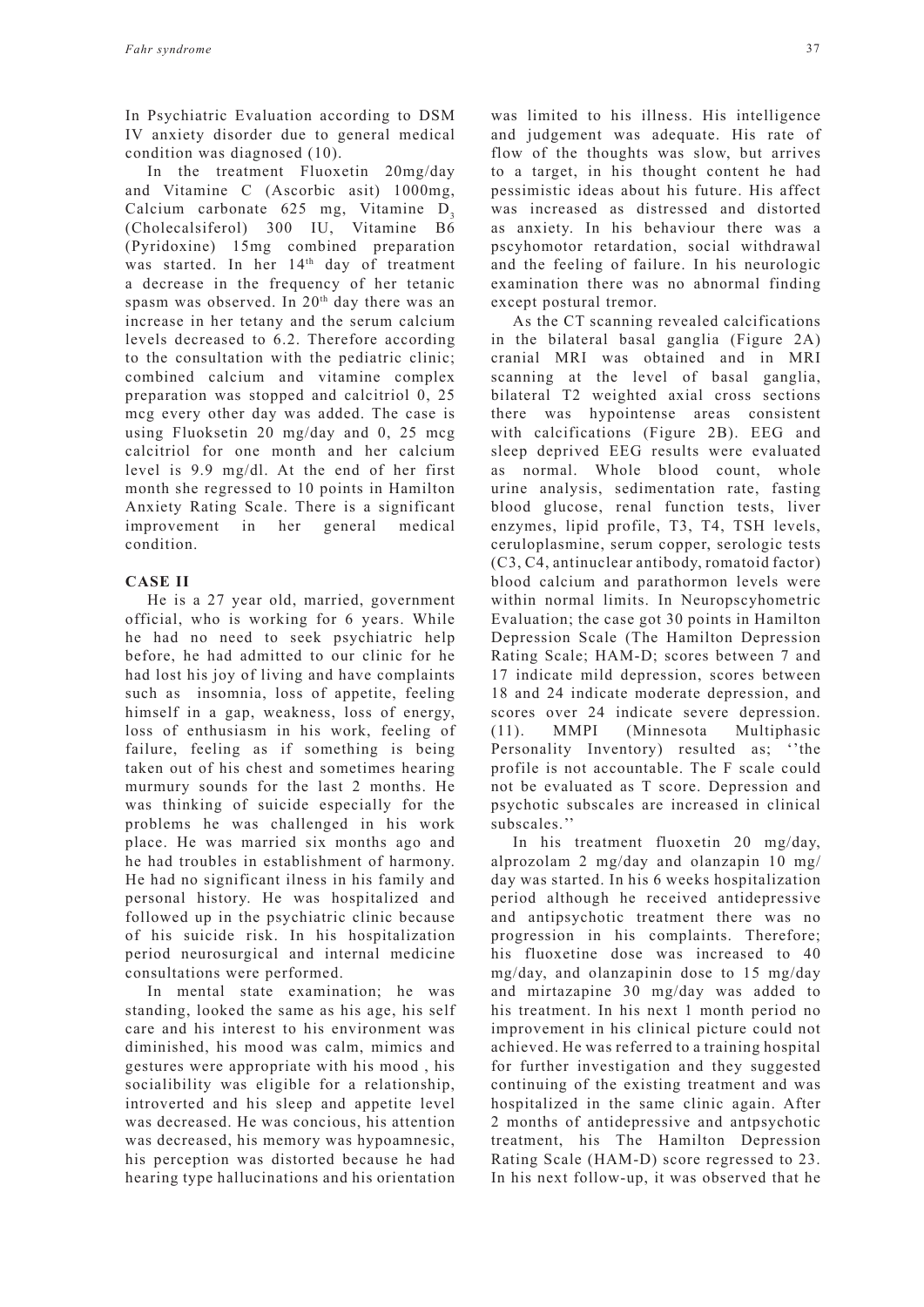

**Figure 3. Cranial CT of third patient**

has stopped his drugs and had dizziness. He was hospitalized again and for his treatment as venlafaxine 75 mg/day, olanzapin 15 mg/day, mirtazapin 30 mg/day and buspiron 15 mg/day were used. Venlafaxine dose was gradually increased to 225 mg/day in two weeks period. Although there was a reduction in his depressive complaints the psychotic course and the dizziness was continuing. The patient is still following. Radiological examination and the organic etiology was planned to be reevaluated.

## **CASE III**

He is a 23-year-old, single man who is in trade business. He has been diagnosed with "Psychotic Disorder (Paranoid Type)" and receiving 15mg/day haloperidol and 4mg/day biperiden treatment for 3 years. Although he was hospitalized twice for short periods, he was discharged on the demand of his family to be followed up by the outpatient clinic. He was taken to hospital by his family due to complaints including self care deterioration, hearing voices of criticism, locking himself in his house because of the thoughts of being injured by other people.

The patient was hospitalized because of his intensive homocide and suicide thoughts. In his hospitalization period neurosurgical and internal medicine consultations were performed.

In his psychiatric and neurologic examination; the patient was standing and looked like in his age. His selfcare was decreased and his interest to his environment was lessened, his mood was anxietic, suspicious and his mimics and gestures were consistent with his mood. His socialibility was limited but was eligible for a relationship. Although he was not very talkative, his tone of voice was increased. He was concious, his attention was slightly decreased, and his attentional functions were within normal limits. His perception was distorted as he had hearing and visual hallucinations. His orientation to his illness was distorted. Although his intellegence was clinically adequate his judgement and insight was deterioriated.

His sleep and appetite was reduced and his flow of thoughts was slow but arrived to a target. In his thought content there were grandiose and paranoid delusions. His affect was indifferent and in his behaviour during the interview there was an anxietic, restless, suspicious appearence. According to anamnesis obtained from the family he was agitated and agressive, there was a reduction in his functions and he had insomnia. In his neurologic examination there was no abnormal finding except postural tremor.

In cranial CT, it was seemed that there were symmetric calcifications in both frontal lobes at the level of basal ganglia in the axial sections through the basal ganglia and lateral ventricles (Figure 3). Whole blood count, whole urine analysis, sedimentation rate, fasting blood glucose, renal function tests, liver enzymes, lipid profile, T3, T4, TSH levels, ceruloplasmine, serum copper, serologic tests (C3, C4, antinuclear antibody, romatoid factor) blood calcium and parathormon levels were within normal **limits**.

In Roschach test: ''the psychogram could not be developed because of inadequate answers.'' In MMPI: ''There was distortion in ego functions, strong depression, immaturity, impulsivity, reference ideas and persecutation delusions.''

The patient was hospiatlized and his treatment was started. His haloperidol dose was reduced and his olanzapine dose was gradually increased to 15 mg/day. While his Brief Psychiatric Rating Scale (BPRS) score was 49 at his admission, after 3 weeks olanzapine treatment it regressed to 35 points (12). However his intense paranoid delusions were continuing. Olanzapine dose was increased to 30 mg/day and Valproic asid 1000 mg/day was added to the treatment. After 8 weeks of treatment the BPRS scale score were 28.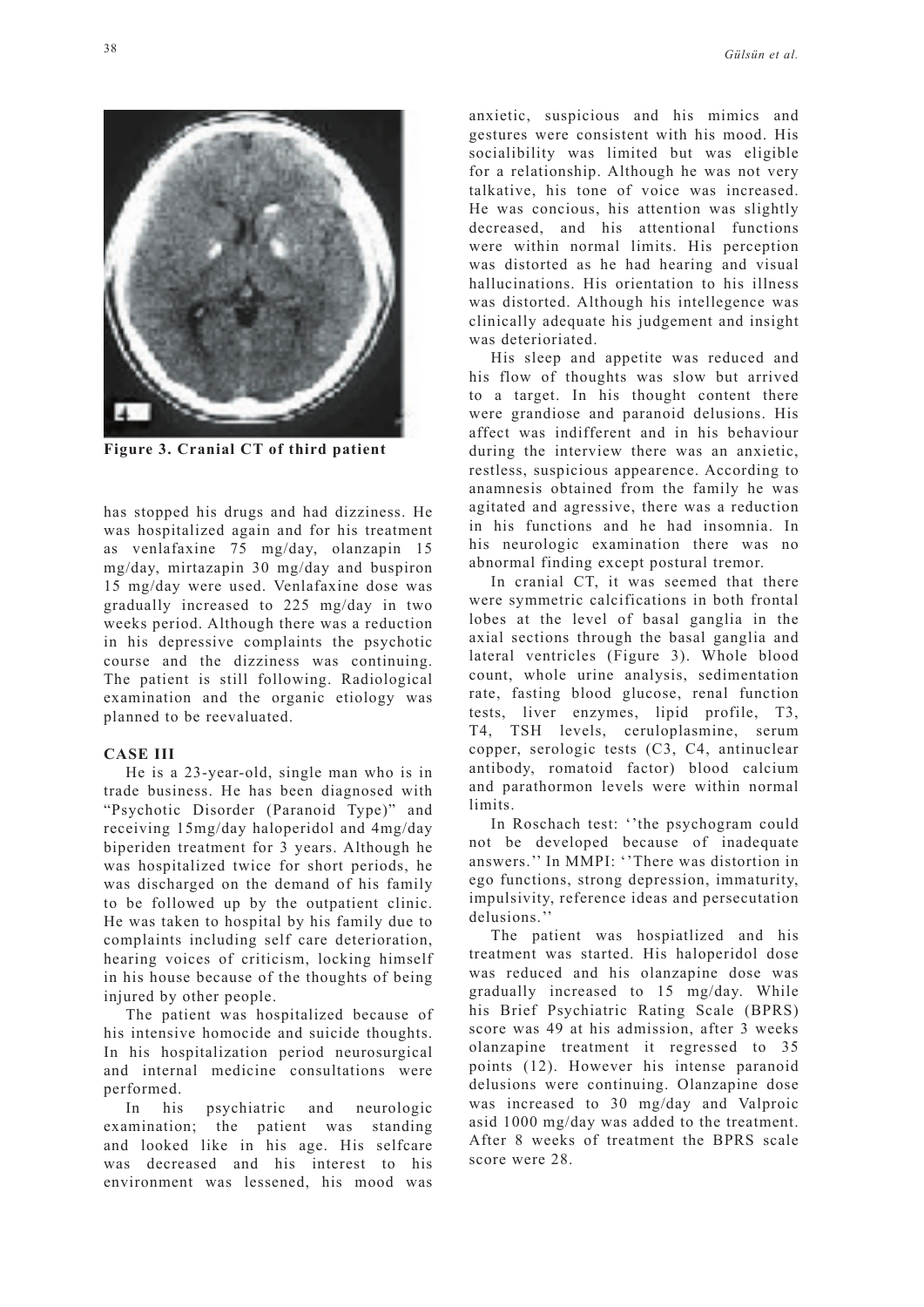#### **DISCUSSION**

In case-1 Cranial CT demonstrated that there are millimetric and almost symmetric calcifications in both frontal lobes at the level of basal ganglia in the axial sections through the basal ganglia and lateral ventricules. In the literature it was reported that in Fahr disease there are symmetric calcifications in the white matter of cerebral hemispheres, basal ganglia and cerebellum (13). The findings of the cranial CT of the case are consistent with the Fahr disease.

In our case the tetany occurs usually in periods when her anxiety increases. When she has anxiety, her breathing increases and causes respiratory alcholosis which leads to deeper hypocalcemia. While her anxiety level is lower the hypocalcemia continues, but it is observed that she is partially able to manage this. Therefore; in a condition in which hypocalcemia occurs due to hyperventilation developing because of anxiety; antidepressive drug use may cause positive effects. The progression in our case may possibly be due to the oral calcium preparations which correct the general medical condition of the patient. However the existing picture was characterized by painful tetanic contractions which significantly detoriates the general medical condition of the patient and as her quality of life was negatively effected, the antidepressive treatment was decided to be stopped and just the follow up of the changes in clinical picture was determined because of ethical considerations. In literature Fahr disease may present with dementia, choreaatetoid movements, and psychotic and demantial forms and there may not always be a relationship between the lesion and the clinical appearence.

In case-I, there is no cognitive function destruction, dementia or psychotic disorder as mentioned in the literature. While periodic tetany may be seen in the upper extremities, the extrapyramidal system findings are within normal limits. It is difficult to explain the anxiety with lesion-clinical compatibility perspective. It seems to be more logical to interprete the anxiety secondary to painful tetanic contractions that disrupts the patient's functionality. In Fahr disease's etiology infection diseases; especially Epstein Barr Viruse infections, tuberculosis and AIDS may play a role (14), but as in the literature there is no case reported secondary to Brucella disease, it makes it worth to point it out. In our case the tetanic contractions due to hypocalcemia occurs one month after the Streptomycine administration which she was given for Brucella infection. Brucella infection invading the brain tissue is rarely reported in the literature (15). There is no case reported secondary to Brucella disease in the literature; therefore it is worth reporting. It is difficult to answer the questions whether the Fahr syndrome was triggered by Brucella infection or if it is a condition due to neurotoxic effects of Streptomycine. However, the case was evaluated as highlighting the etiologic investigations of Fahr syndrome.

In cases II and III a significant etiologic factor could not be found. However it is important to point out that both of the cases present with psychotic signs. In the organisation of basal ganglia there are pathways travelling from cerebral cortex to 'patch'' and ''matrix'' regions of the striatum. ''Patch'' region is more related to limbic region and the functions are not specific. ''Matrix'' is found to be more specific and related to sensorymotor functions (16,17).

It is reported that in basal ganglia thalamocorticostriatal damage may trigger schizophrenia-like syndrome. In this group, as neurologic signs, extrapyramidal syndromes, epileptic seizures and coma may be seen and cognitive disfunctions, mood disorders and psychotic symptoms may accompany the clinical picture . In a research it was reported that there is a close relationship between the depressive disorder and the basal ganglion calcification (18). Chiu and colleagues reported a case with a delusionel disorder and tardive diskinesia related to basal ganglia calcification (19).

There is no familial predisposition in three of the cases. The common features seen in all three cases are having psychiatric symptoms, resistance to treatment when there is a psychiatric component and presenting as an acute onset illness. In Fahr Syndrome there may not be a correlation between the lesion and the clinical signs. However, as basal ganglia and especially putamen and limbic structures have close organisation, it may be thought that the psychotic component may be related to basal ganglion calcification. Although all three cases have similar basal ganglion lesion, in the first case there is no lesion-clinical signs correlation as she did not have a psychotic component. As she is only 14 years old it is possible to see the psychotic signs in the long run.

 As there are different clinical manifestations in all of the three cases, cognitive dysfunctions, mood disorders and